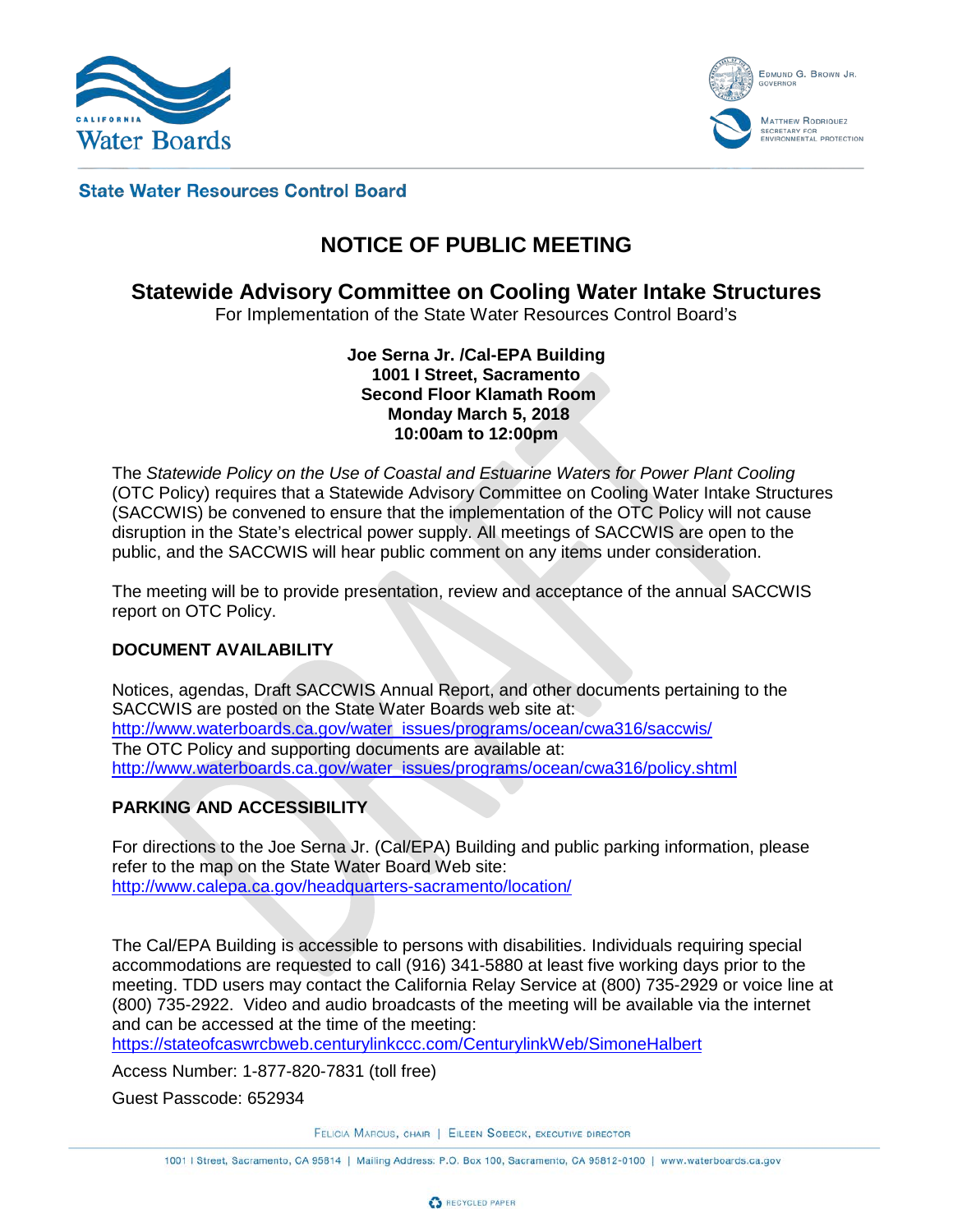All visitors to the Cal/EPA Building are required to sign in and obtain a badge at the Visitor Services Center located just inside the main entrance (10th Street entrance). Valid picture identification may be required. Please allow up to 15 minutes for receiving security clearance.

### **ADDITIONAL INFORMATION**

Please direct questions about this notice to Ms. Marleigh Wood at (916) 341-5169 [Marleigh.Wood@waterboards.ca.gov](mailto:Marleigh.Wood@waterboards.ca.gov) or Mariela Paz Carpio-Obeso at (916) 341-5858 [MarielaPaz.Carpio-Obeso@waterboards.ca.gov](mailto:MarielaPaz.Carpio-Obeso@waterboards.ca.gov)